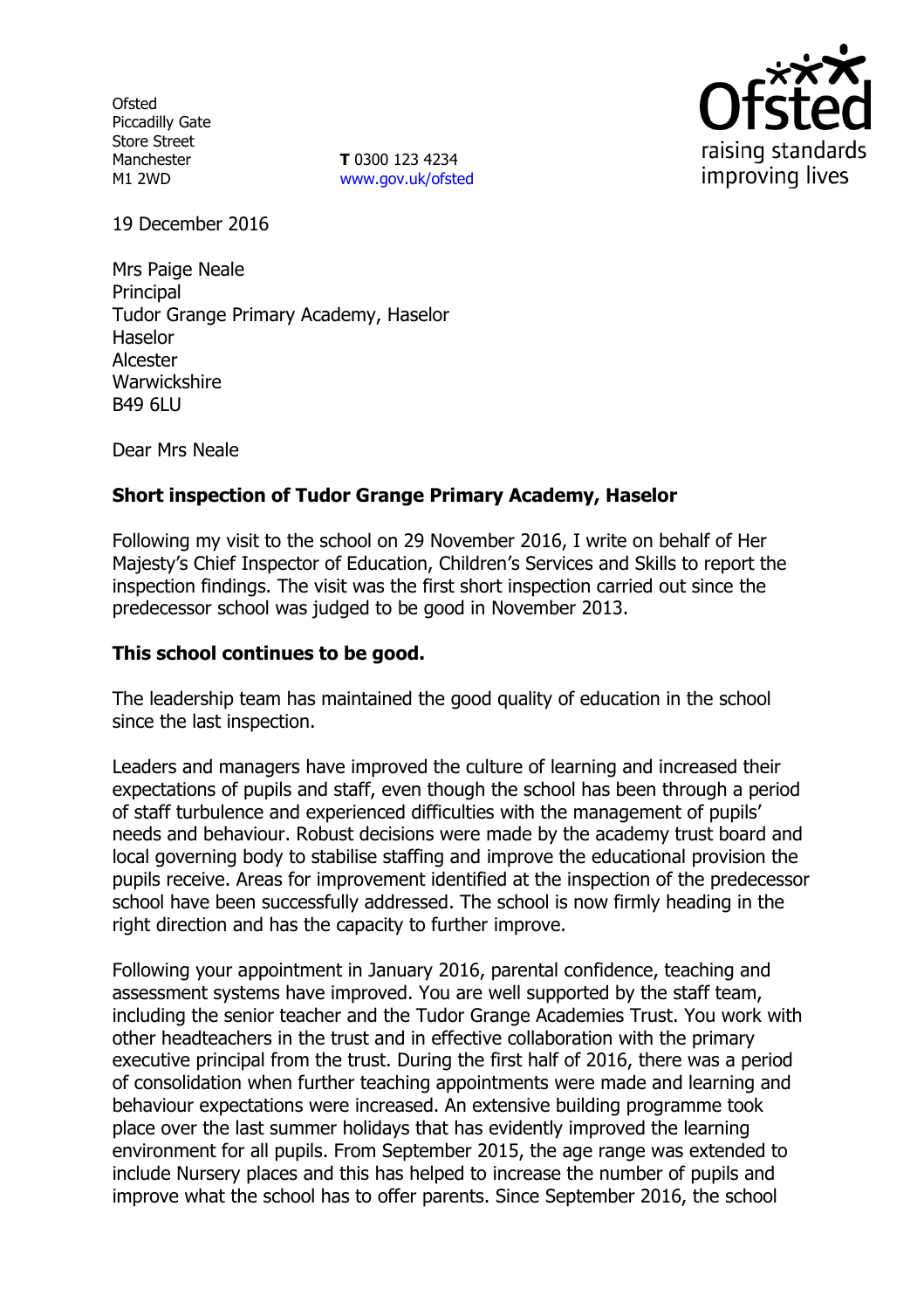

has continued to grow in pupil numbers and leadership strength.

The school is fully supported by, and works closely with, the Tudor Grange Academies Trust, which is made up of six academies: one all through (age 4–16), two primary and three secondary. The trust provides strategic direction and leadership support, as well as advice to meet the needs of those pupils who have special educational needs and/or disabilities, for example. The local governing body, who oversee the operational needs of this academy, have made some effective decisions, such as the appointment of you, the senior teacher and retaining the current level of teaching assistant support despite budget challenges.

# **Safeguarding is effective.**

Safeguarding arrangements are robust. Leaders ensure that all adults in the school are kept up to date with training, including the prevention of extremism in education. There is a good awareness of safeguarding around the school, and staff are fully aware of the latest requirements and know what to do if they have any concerns. Pupils say they feel safe because they have friends around them and staff resolve any concerns they have. Careful record-keeping and close relationships with parents have resulted in a strong culture of safeguarding throughout the school.

Pupils' personal development and welfare are strengths of the school. Parents enjoy the 'family atmosphere' at the school and feel that pupils' behaviour is now managed very well. Pupils eagerly enjoy school and say there are rarely any behaviour problems. Staff manage behaviour well through the spiritual, moral, social and cultural curriculum and by focusing on the trust's strong 'Tudor' values of tolerance, unity, democracy, opportunity and respect.

# **Inspection findings**

- You have successfully led a number of improvements to the teaching and learning in the school as a result of higher expectations, improved assessment systems and stable staffing. During the period of temporary leaders, some pupils' behaviour and learning needs were not well managed or supported. As a result, some parents lost confidence in the school and took their children elsewhere. You started in January 2016 with the senior teacher and since then, all but one of the teaching staff have been replaced. Consequently, the staff teamwork is now strong and improvements to the educational provision are clear. Some recent developments, such as the effectiveness of the school's marking and feedback policy and how support staff are used, still vary slightly from class to class.
- **Parents now have much greater confidence in the school. They feel that the** provision has significantly improved, especially since your appointment. The inspection evidence I gathered from parents was supported by the school's own recent survey. Parents say that their children thoroughly enjoy going to school, progress well and any concerns they have are quickly addressed. One parent rightly said: 'Haselor Academy is a happy, welcoming and supportive learning environment. All the staff go above and beyond the call of duty when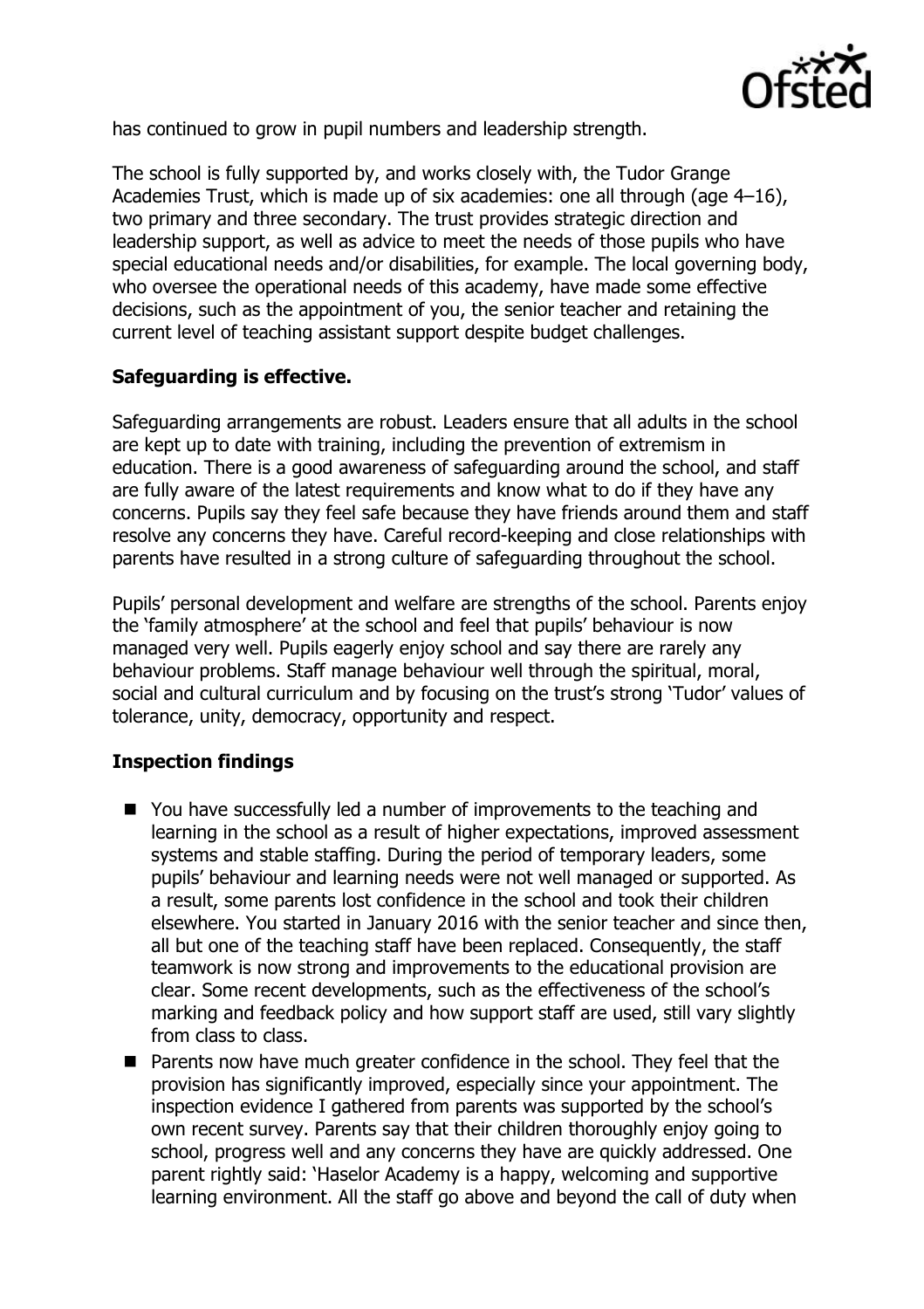

our children are in their care.'

- The overall high standards have been maintained over time, despite past disruptions to the school and some dips in pupils' progress. As a result of the very small number of pupils in each year group, the proportion of pupils reaching the expected standard varies from year to year but is typically above the national average in nearly all areas. Assessment information shows that, over time, boys do not always progress as well as girls. However, the school's most recent assessment information shows that boys' progress has improved especially in writing and mathematics.
- Children start in Reception with typical skills and nearly all achieve a good level of development at the end of the year. The proportion of pupils achieving the expected phonics standard by the end of Year 1 increased from just below the national average in 2014 to consistently above in the last two years. The most recent information shows that all pupils achieve the expected phonics standard by the end of Year 2, helping less able readers to catch up. Reading is taught well as nearly all pupils have at least expected reading skills by the end of Year 6. Leaders are aware that a few pupils do not make as much progress in reading as they are capable of in key stage 2. Previously above average standards at the end of Year 2 fell in 2015, but increased again in 2016. Pupils typically progress well in key stage 2 and the proportion who achieve at least expected standards by the end of Year 6 is in line with or above the national average. In addition, pupils have strong skills in grammar, punctuation and spelling by the end of Year 6, helping them to be well prepared for secondary school.
- Inspection evidence and school information demonstrate that the quality of teaching, learning and assessment is improving steadily. This is a result of higher expectations of both staff and pupils. Teachers provide well-planned lessons that stimulate pupils' interest and challenge them to try their best. The proportion of pupils at the school who are disadvantaged (those who qualify for pupil premium funding) is significantly below the national average and therefore too small to make any meaningful comparisons. The proportion of pupils who have special educational needs and/or disabilities at the school is slightly above the national average. In the past, this group of pupils have not achieved as much as they are capable of due to poor quality support. The provision for these pupils has recently been improved and their progress is starting to improve as a result, especially in writing and mathematics. Leaders agree that a sharper focus on this group, who are mostly boys, is needed to enable them to make the progress they are capable of.
- The most able pupils achieve well in reading, writing and mathematics. The proportion of pupils who achieve high standards in these subjects at the end of Year 2 and Year 6 are consistently in line with or above the national average. Leaders ensured that recent changes to the national curriculum were fully embedded into the school's provision, enabling most pupils to make the progress they are capable of. This is particularly the case for the most able pupils who progressed well last year and many achieved the new greater depth standard by the end of the year. Leaders and teachers have broadened the scope and depth of the school's curriculum by introducing exciting topics and developing long-term planning.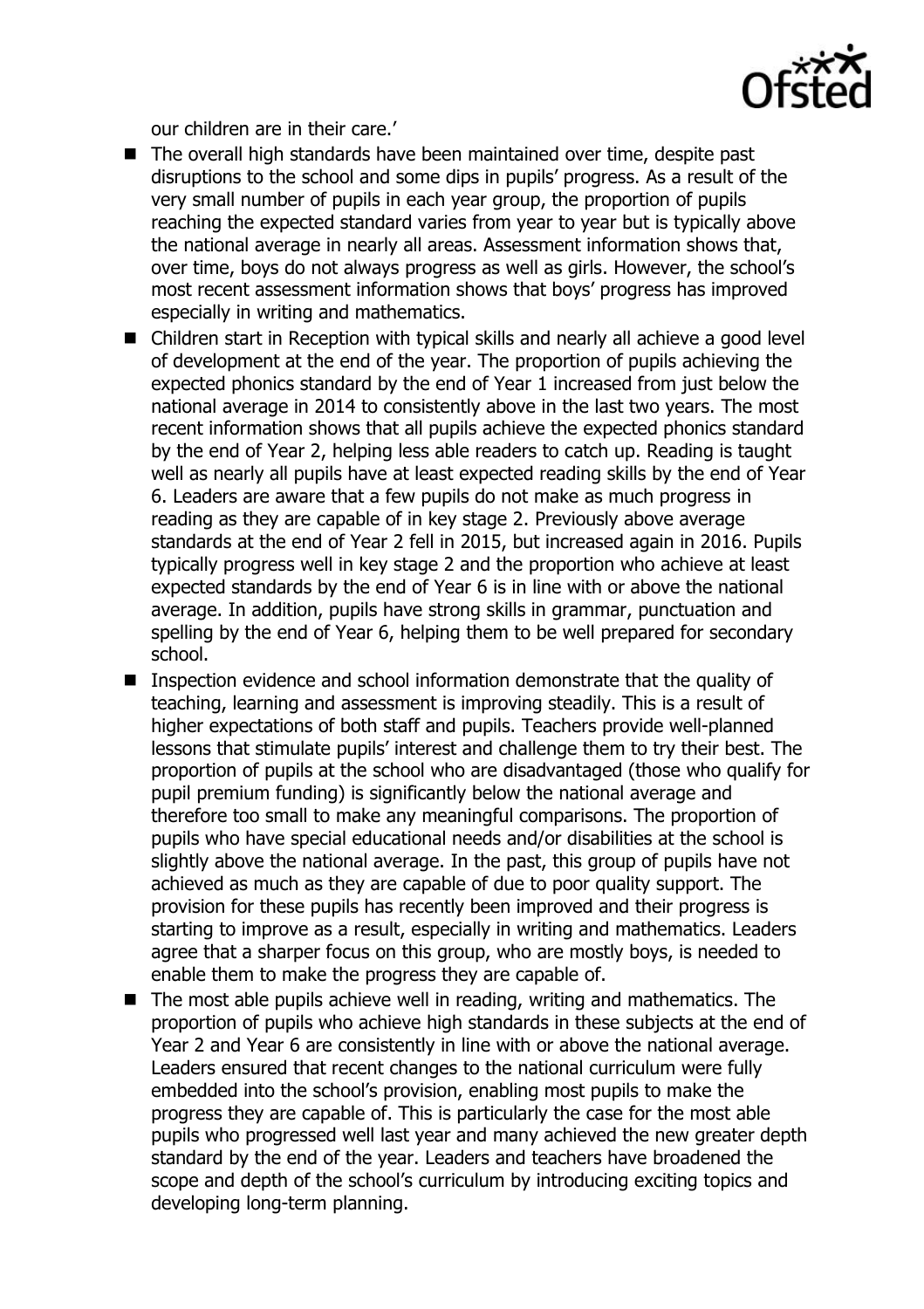

- **Pupils were observed engaging in purposeful learning activities across the** school. In the Nursery and Reception class, small groups of children were being well supported by adults to develop their imaginative, creative and writing skills. Pupils in Year 1 and 2 were consolidating their phonics skills in ability groups. In Year 3 and 4, pupils were concentrating hard on writing an explanatory text. Pupils in Years 5 and 6 were writing letters to persuade Scrooge to appreciate Christmas. They made effective use of their teacher's comments and listened carefully to each other. Workbooks demonstrate progress in pupils' skills across classes and different pupil groups. However, some teaching needs to focus further on ensuring progress for those pupils who have special educational needs and/or disabilities.
- Governors are dedicated to supporting improvements at the school, but do not provide enough effective challenge to hold leaders and teachers firmly to account for pupils' progress. After recent changes to the governing body, some new governors are in place and there are some very recent vacancies that need to be filled. These changes mean that governors need further direction from the Tudor Grange Academies Trust and external training and support. Governors have a good knowledge of safeguarding, financial matters and the impact of leaders' work to successfully increase the number of pupils at the school.

#### **Next steps for the school**

Leaders and those responsible for governance should ensure that:

- $\blacksquare$  there is a sharper focus on those groups of pupils which need further support to make the progress they are capable of, particularly for those pupils who have special educational needs and/or disabilities
- the consistency of teaching, learning and assessment across classes is developed to further improve the provision that all pupils receive
- $\blacksquare$  governors receive further training to develop the effectiveness of their work and ensure that up-to-date statutory information is published on the school website.

I am copying this letter to the chair of the executive board, the regional schools commissioner and the Director of Children's Services for Warwickshire. This letter will be published on the Ofsted website.

Yours sincerely

Stuart Bellworthy **Her Majesty's Inspector**